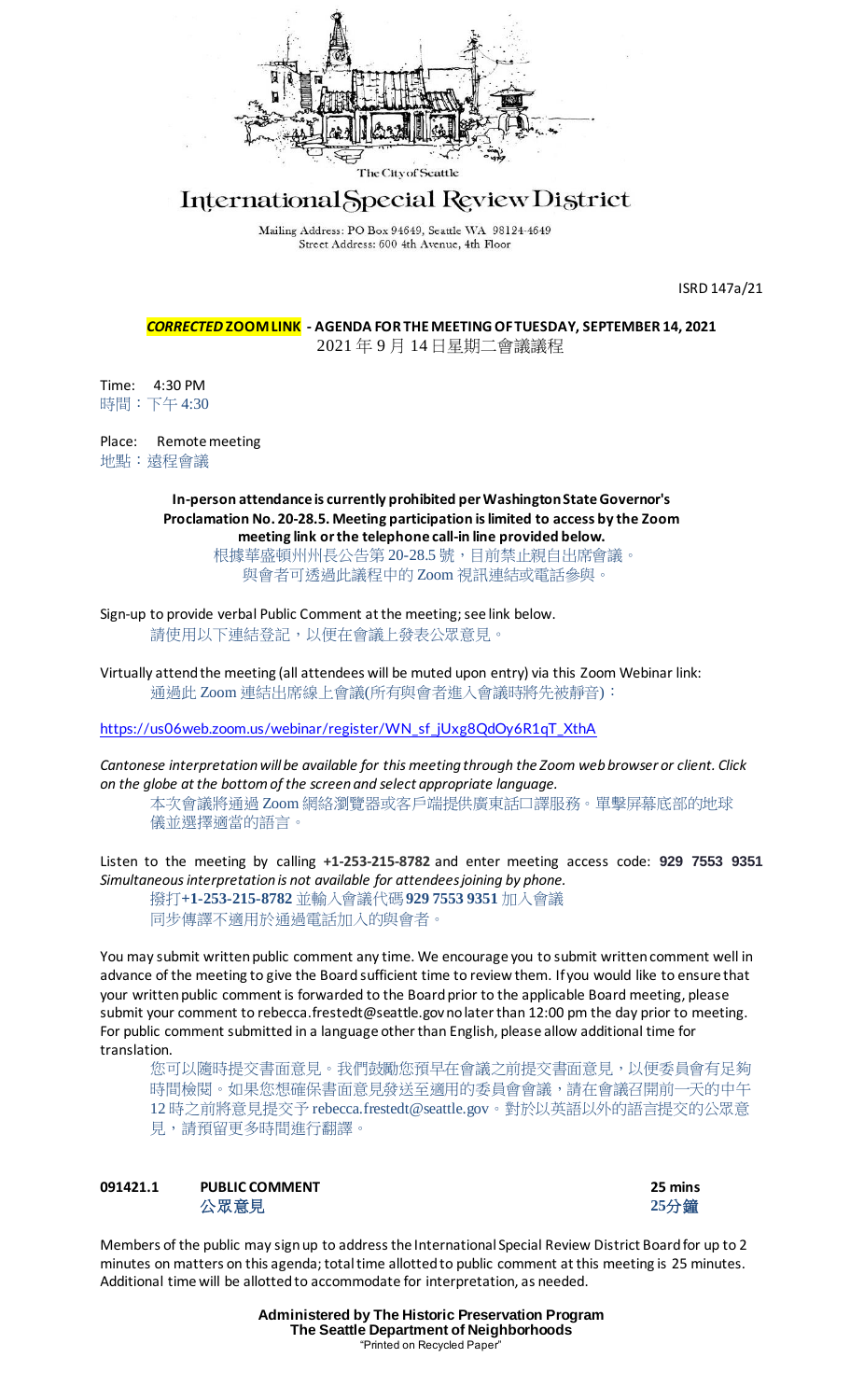#### Register online to speak during the Public Comment period at:

公眾可以就議程上的事項向國際區特別審查委員會登記發言,發言時間上限為 2 分鐘;公 眾意見環節的總時間為 25 分鐘,並將根據需要分配額外的時間進行口譯。 請在網上登記於公眾意見環節內發言:

[http://www.seattle.gov/neighborhoods/programs-and-services/historic-preservation/historic](http://www.seattle.gov/neighborhoods/programs-and-services/historic-preservation/historic-districts/international-special-review-district/public-comment)[districts/international-special-review-district/public-comment](http://www.seattle.gov/neighborhoods/programs-and-services/historic-preservation/historic-districts/international-special-review-district/public-comment)

Online registration to speak at the International Special Review District Board meeting will start at 2:30 PM the day of the meeting, and registration will end at the start of the Board meeting. Members of the public who wish to speak can either use the call-in number or use the Zoom link above. Speakers must be registered in order to be recognized by the Chair/Board staff.

在國際特別審查區委員會會議上發言的在線登記將於會議當天下午 2:30 開始,登記將在委 員會會議開始時結束。希望發言的公眾可以使用電話或上述的 Zoom 視訊連結參與。發言者 必須登記才能獲得主席/委員會工作人員的認可。

## **091421.2 BOARD BRIEFING 60 mins** 委員會簡報 **60** 分鐘

### 091421.21 616 8th Ave S.

*Applicant/*申請人*:* Jeff Walls, Studio19 Architects

Design briefing on Use and Preliminary Design (bulk/massing/scale) proposal for new construction of a 13-story mixed-use building, to include 12 levels of apartments, ground floor retail and two levels of parking. The total building area is approximately 195,315 sq. ft. The previously proposed hotel has been eliminated. The proposal includes demolition of a one-story non-contributing commercial building. The briefing will include a presentation of some elements associated with the proposed Final Design (materials and colors).

關於新建 13 層混合用途建築的用途和初步設計(容積/量體/比例)提案的設計簡報,包 括 12 層公寓、地面樓層商舖和兩層停車場。總建築面積約為195,315 平方英尺。之 前所擬建的酒店方案已被剔除。此提案包括拆除一層未獲充分利用的商業建築。簡 報將包括提案最終設計(材料和顏色)的一些元素之介紹。

#### Presentation materials

Project summary (English) 項目介紹資料 項目概要(英文)

[https://www.seattle.gov/Documents/Departments/Neighborhoods/HistoricPreservati](https://www.seattle.gov/Documents/Departments/Neighborhoods/HistoricPreservation/HistoricDistricts/InternationalDistrict/MeetingDocuments/616-8th-Ave-S-Project-summary_English.pdf) [on/HistoricDistricts/InternationalDistrict/MeetingDocuments/616-8th-Ave-S-](https://www.seattle.gov/Documents/Departments/Neighborhoods/HistoricPreservation/HistoricDistricts/InternationalDistrict/MeetingDocuments/616-8th-Ave-S-Project-summary_English.pdf)[Project-summary\\_English.pdf](https://www.seattle.gov/Documents/Departments/Neighborhoods/HistoricPreservation/HistoricDistricts/InternationalDistrict/MeetingDocuments/616-8th-Ave-S-Project-summary_English.pdf)

Project summary (Chinese) 項目概要

--

[https://www.seattle.gov/Documents/Departments/Neighborhoods/HistoricPreservati](https://www.seattle.gov/Documents/Departments/Neighborhoods/HistoricPreservation/HistoricDistricts/InternationalDistrict/MeetingDocuments/616-8th-Ave-S-Project-summary_ChineseTraditional1.pdf) [on/HistoricDistricts/InternationalDistrict/MeetingDocuments/616-8th-Ave-S-](https://www.seattle.gov/Documents/Departments/Neighborhoods/HistoricPreservation/HistoricDistricts/InternationalDistrict/MeetingDocuments/616-8th-Ave-S-Project-summary_ChineseTraditional1.pdf)[Project-summary\\_ChineseTraditional1.pdf](https://www.seattle.gov/Documents/Departments/Neighborhoods/HistoricPreservation/HistoricDistricts/InternationalDistrict/MeetingDocuments/616-8th-Ave-S-Project-summary_ChineseTraditional1.pdf)

[https://www.seattle.gov/Documents/Departments/Neighborhoods/HistoricPreservati](https://www.seattle.gov/Documents/Departments/Neighborhoods/HistoricPreservation/HistoricDistricts/InternationalDistrict/MeetingDocuments/616-8th-Ave-S-Project-summary_ChineseSimplified2.pdf) [on/HistoricDistricts/InternationalDistrict/MeetingDocuments/616-8th-Ave-S-](https://www.seattle.gov/Documents/Departments/Neighborhoods/HistoricPreservation/HistoricDistricts/InternationalDistrict/MeetingDocuments/616-8th-Ave-S-Project-summary_ChineseSimplified2.pdf)[Project-summary\\_ChineseSimplified2.pdf](https://www.seattle.gov/Documents/Departments/Neighborhoods/HistoricPreservation/HistoricDistricts/InternationalDistrict/MeetingDocuments/616-8th-Ave-S-Project-summary_ChineseSimplified2.pdf)

Briefing and presentation materials 簡報及項目介紹資料

[https://www.seattle.gov/Documents/Departments/Neighborhoods/HistoricPreservati](https://www.seattle.gov/Documents/Departments/Neighborhoods/HistoricPreservation/HistoricDistricts/InternationalDistrict/MeetingDocuments/616-8th-Ave-S_briefing-packet.pdf) [on/HistoricDistricts/InternationalDistrict/MeetingDocuments/616-8th-Ave-](https://www.seattle.gov/Documents/Departments/Neighborhoods/HistoricPreservation/HistoricDistricts/InternationalDistrict/MeetingDocuments/616-8th-Ave-S_briefing-packet.pdf)[S\\_briefing-packet.pdf](https://www.seattle.gov/Documents/Departments/Neighborhoods/HistoricPreservation/HistoricDistricts/InternationalDistrict/MeetingDocuments/616-8th-Ave-S_briefing-packet.pdf)